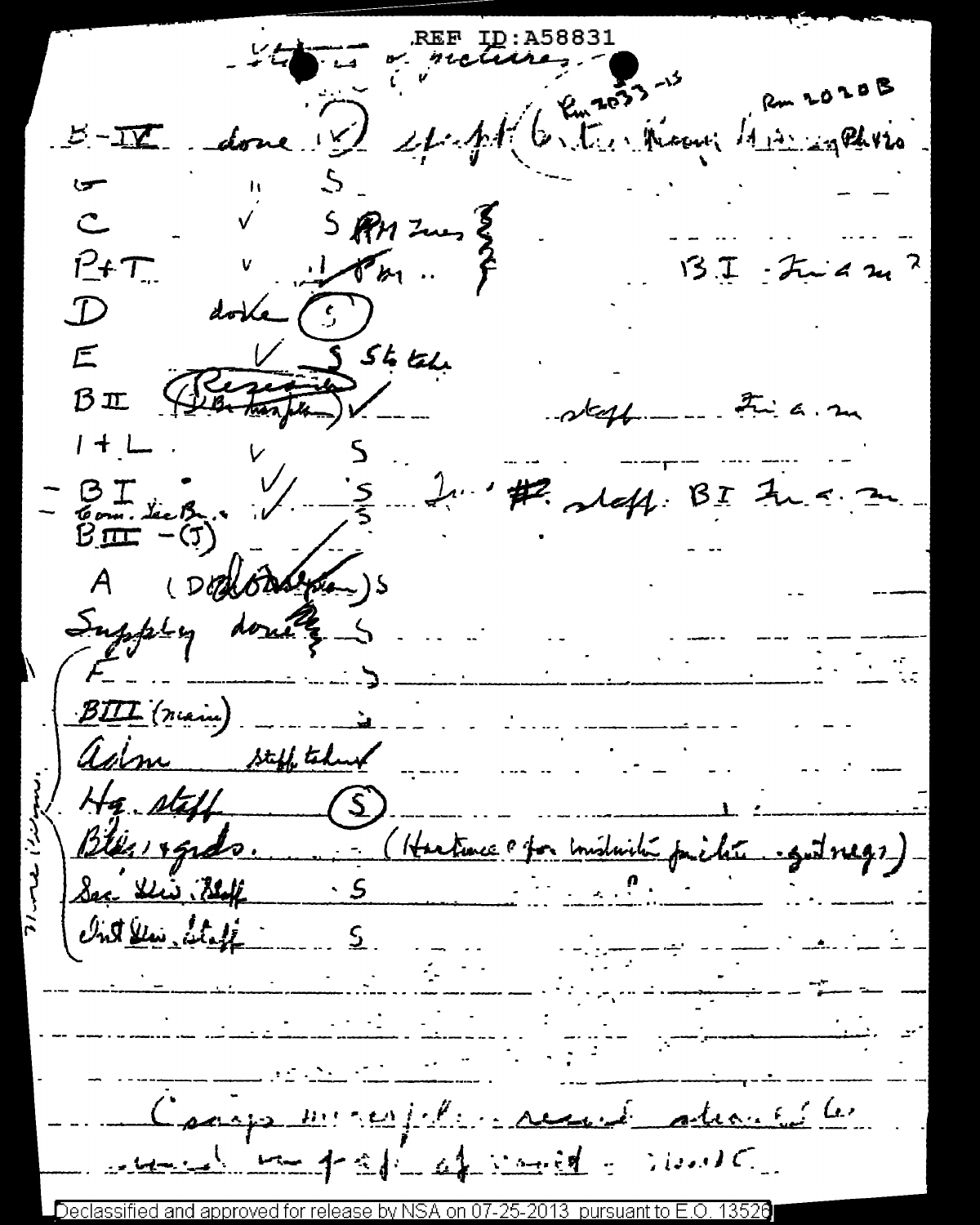ID:A58831 Airlandarf - 21. J Jramfint. Bleheyren - so of munich  $\label{eq:2.1} \frac{1}{2} \sum_{i=1}^n \frac{1}{2} \sum_{j=1}^n \frac{1}{2} \sum_{j=1}^n \frac{1}{2} \sum_{j=1}^n \frac{1}{2} \sum_{j=1}^n \frac{1}{2} \sum_{j=1}^n \frac{1}{2} \sum_{j=1}^n \frac{1}{2} \sum_{j=1}^n \frac{1}{2} \sum_{j=1}^n \frac{1}{2} \sum_{j=1}^n \frac{1}{2} \sum_{j=1}^n \frac{1}{2} \sum_{j=1}^n \frac{1}{2} \sum_{j=1}^n \frac{$  $\frac{1}{2}$  . The contract of the contract of  $\frac{1}{2}$  $\frac{1}{\sqrt{2}}\left(\frac{1}{\sqrt{2}}\right)^{2} \left(\frac{1}{\sqrt{2}}\right)^{2} \left(\frac{1}{\sqrt{2}}\right)^{2} \left(\frac{1}{\sqrt{2}}\right)^{2} \left(\frac{1}{\sqrt{2}}\right)^{2} \left(\frac{1}{\sqrt{2}}\right)^{2} \left(\frac{1}{\sqrt{2}}\right)^{2} \left(\frac{1}{\sqrt{2}}\right)^{2} \left(\frac{1}{\sqrt{2}}\right)^{2} \left(\frac{1}{\sqrt{2}}\right)^{2} \left(\frac{1}{\sqrt{2}}\right)^{2} \left(\frac{1}{\sqrt{2}}$ المستشفى<br>المواليد المستشفى المستشفى المستشفى المستشفى المستشفى المستشفى المستشفى المستشفى المستشفى المستشفى المستشفى ا  $\frac{1}{2}$  ,  $\frac{1}{2}$  ,  $\frac{1}{2}$  ,  $\frac{1}{2}$  ,  $\frac{1}{2}$  $\frac{1}{2}$   $\frac{1}{2}$   $\frac{1}{2}$   $\frac{1}{2}$   $\frac{1}{2}$   $\frac{1}{2}$   $\frac{1}{2}$   $\frac{1}{2}$   $\frac{1}{2}$   $\frac{1}{2}$   $\frac{1}{2}$   $\frac{1}{2}$   $\frac{1}{2}$   $\frac{1}{2}$   $\frac{1}{2}$   $\frac{1}{2}$   $\frac{1}{2}$   $\frac{1}{2}$   $\frac{1}{2}$   $\frac{1}{2}$   $\frac{1}{2}$   $\frac{1}{2}$  <u>a se construir a compan</u>dad de la construir de la construir de la construir de la construir de la construir de  $\mathcal{L} = \mathcal{L} \mathcal{L} \mathcal{L}$  . الأراد المستحدث والمستحدث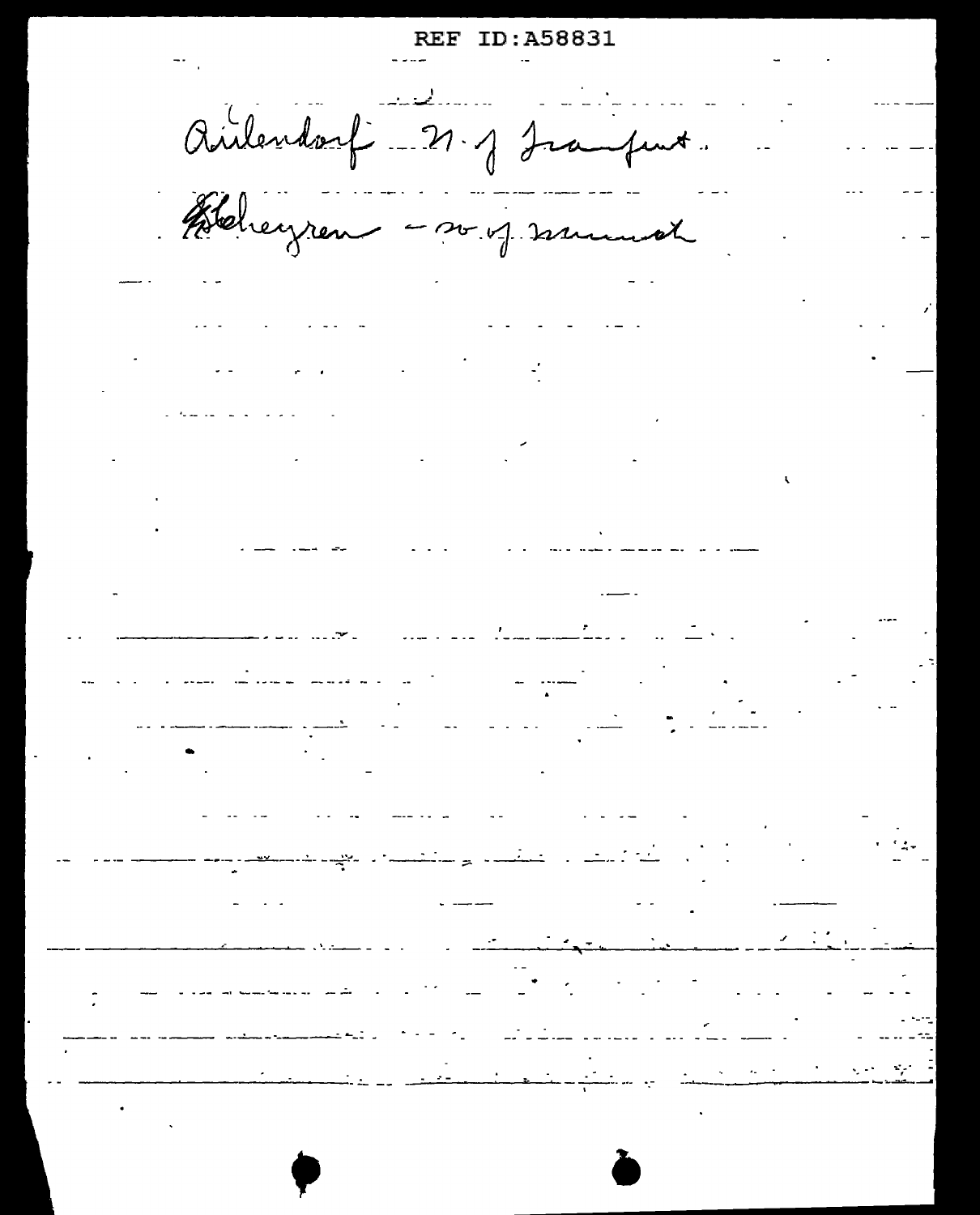

Jap Sup-BI

- $\mathbf{T}/0$  $1.$
- 2. Flow chart
- 3. Floor plan
- 4.-7. The wing at work
- 8. Johnnie
- 9. Johnnie's bunnies stamping, numbering 32. Gollinger getting something logging, indexing, etc.
- 10. Johnnie's bunnies making with the **messages**
- 11. Purple people solving, editing, and researching
- 
- 12. Mike getting a hit
- 13. Dudbuster dudbusting
- 14. Deciphering
- 15. Spaghetti
- 16. Books and records
- 17. The Purple madhouse as a whole
- 18. Traffic people
- 19.-22. The decorders decoding
- 23. Over-the-shoulder decoding
- 24.-27. The researchers researching
- Liz and Sammi putting their heads  $28$ torether
- 29. Caldwell making with the plans and pipe
- 30. NCR research
- 31. Messing with the card file
- 
- 33. Bryan's hit turns sour
- 34. Bryan's hit o.k.
- 35. Overlappers overlapping each other
- Overlappers at work 36.
- 37. Overlappers in the pantry
- 38. The pattern book at work
- 39. Dale Underwood and Bob Brumbaugh **Tolving** something
- 40. More research
- 41. Translators translating
- 42. Translators helping
- 43.44. Boss bossing
- 45. Doris bossing
- 46. Gus gussing
- 47. Cablegrams coming in and cablegrams going out
- 48. Stored knowledge
- 49. Ditto
- $50<sub>o</sub>$ The end product